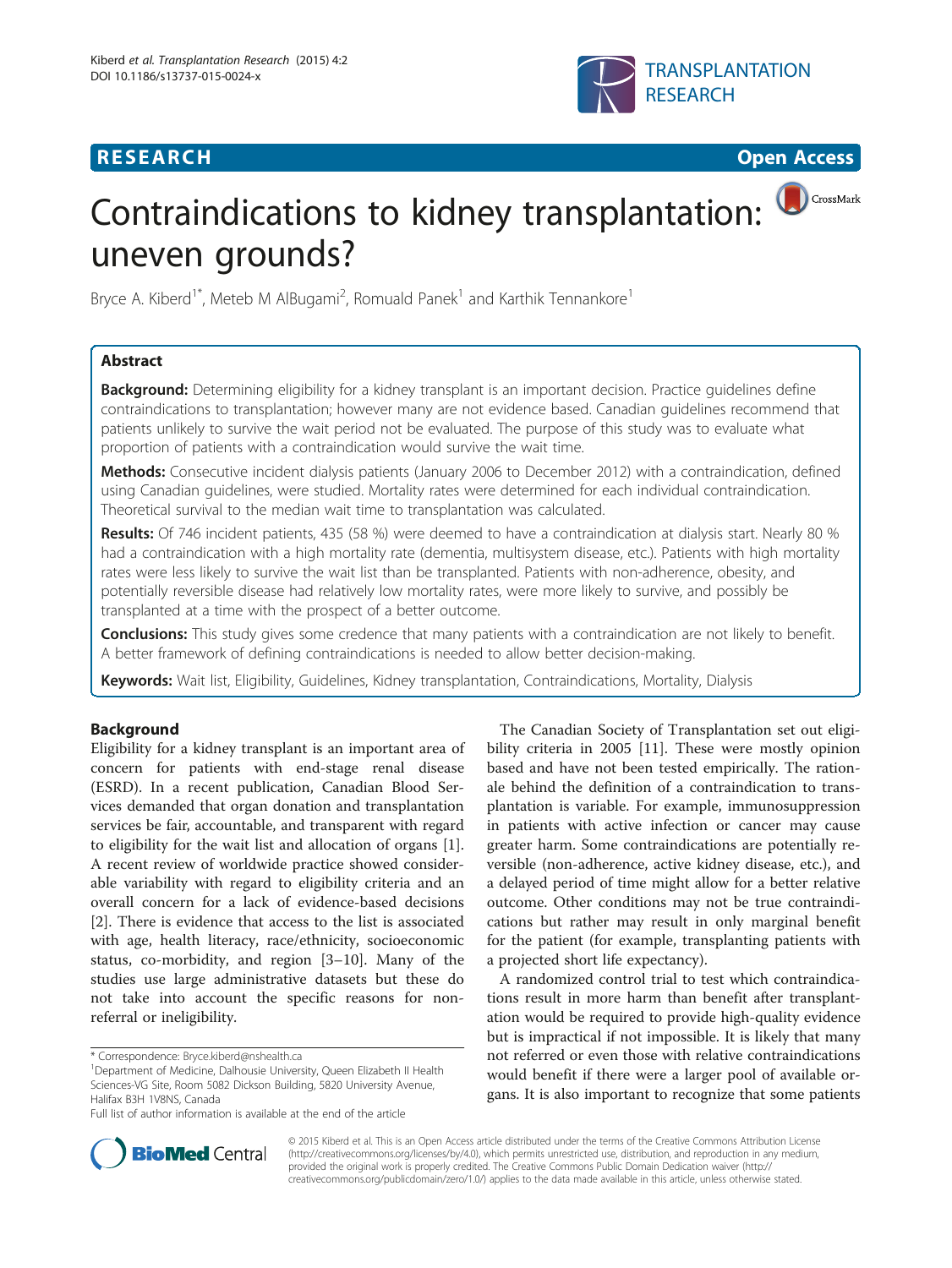are harmed with a transplant. Evidence shows that it may take a year or more before transplantation confers a survival advantage compared to waiting on the transplant list. The time to equal survival is dependent on the organ type, patient baseline mortality rate, and duration and magnitude of the increased risk early after the transplant procedure and start of immunosuppression [[12\]](#page-6-0).

One of the principles included in the Canadian eligibility document was that patients unlikely to survive the wait period not be evaluated [[11](#page-6-0)]. Although low probability of surviving the wait period is not a contraindication to transplantation, it does address the issue of efficiency and whether resources should be used to evaluate patients who are not likely to benefit. The purpose of this study was to determine, based on the specific contraindication at the time of dialysis, what proportion would likely experience 'no benefit' from transplantation (as defined by death on the waitlist) or would potentially benefit (proportion surviving wait time and living beyond time of equal survival after transplantation) had they been listed and eligible for a kidney transplant despite their health status.

### Methods

Our center (Capital Health Authority) provides pre-dialysis and ESRD care including transplantation to an overall population of approximately 800,000 individuals from mainland Nova Scotia. The population sampled was a retrospectively analyzed cohort of all consecutive incident dialysis patients from January 2006 to December 2012 at this center. The sample contained 437 patients from a previous publication and an additional 309 patients (March 2011 to December 2012) [[13\]](#page-6-0). Patients with a failed transplant were also considered in this analysis. The study was approved by our local research board (Capital Health Research Ethics Board).

As described in an earlier publication, eligibility for a kidney transplant was determined based on Canadian Society of Transplantation criteria as interpreted by the authors [[13](#page-6-0)]. Categories of contraindication included dementia, multisystem disease (two or more contraindications), cancer, pulmonary disease (COPD), congestive heart failure (CHF), cardiovascular disease (CVD, including peripheral vascular disease and stroke), active kidney disease, active infection, active gastrointestinal (GI) issues (such as bleeding), obesity (body mass index  $(BMI) > 40$  $\text{kg}/\text{m}^2$ ), non-adherence, and patient refusal. Patients were followed until June 2014. Electronic hospital records were used to identify contraindications and comorbidities (which were not necessarily contraindications), calculate the Charlson comorbidity index [[13](#page-6-0)], and collect laboratory values at the start of dialysis [\[14\]](#page-6-0). This analysis was based on characterization at initiation of dialysis. However, if a contraindication was reversible and the patient was transplanted, the subject was still considered within the

contraindication group but survival was censored at the time of transplantation.

To calculate the proportion that died on the wait list, we used median Canadian National time to transplantation data [\[15\]](#page-6-0). Many but not all centers require a patient to be on dialysis before listing. In this analysis, time zero was the start of dialysis rather than the time of preemptive wait listing. Since there is considerable variation between provinces, the shortest and longest median time were also analyzed. The Canadian National median time to transplantation is 1382 days (3.79 years) whereas the range among the provinces varied from shortest in Saskatchewan at 882 days (2.41 years) to the longest in British Columbia at 1954 days (5.34 years). Other provinces and their wait times were as follows: Alberta 1265 days, Ontario 1598 days, Quebec 1028 days, Manitoba 1861 days, and Atlantic Canada (including Nova Scotia) 981 days. The proportion that survive to transplantation was determined from the logarithmic survival function defined by proportion alive =  $\exp^{-1}(-MR^*t)$ , where MR is mortality rate and t is time. In a sensitivity analysis, the proportion that survived was estimated by examining the Kaplan-Meier survival curves for the different groups of patients and visual comparison of the logarithmic survival function and Kaplan-Meier survival curves for differences in true and predicted cumulative survival. To estimate the proportion who survived to net benefit, the total time included median wait time and the time to equal survival. The time to equal survival after transplantation can vary from 120 days to over 750 days depending on the organ used (standard compared to expanded criteria) and patient mortality rate. As a conservative estimate, patients with a mortality rate of <20 deaths per 100 patient years were assumed to have a time of equal survival of 180 (0.5 years) days and those with a mortality >20 deaths per 100 patient years were assumed to have a time of equal survival of 365 (1 year) days [[12](#page-6-0)]. Although it is likely that the time to equal survival might be considerably longer than 1 year for many of our patients with contraindications, there was limited published data to justify lengthening this time. If longer times are likely, then the proportion that would benefit from transplantation would be reduced.

Data are presented as means and standard deviation, median, and inter-quartile range or percentages where appropriate. Crude mortality rates with 95 % confidence intervals (CI) were determined by the number of deaths divided by years of exposure. Patient survival was examined by the Kaplan-Meier product limit method. A  $p$  value of <0.05 was the threshold for statistical significance. Statistical analysis was performed using Stata Version 12.0 (Texas, USA).

## Results

There were 746 adult patients that started dialysis (median follow-up of 2.13 (0.96, 3.6) years). Of these, 435 (58 %)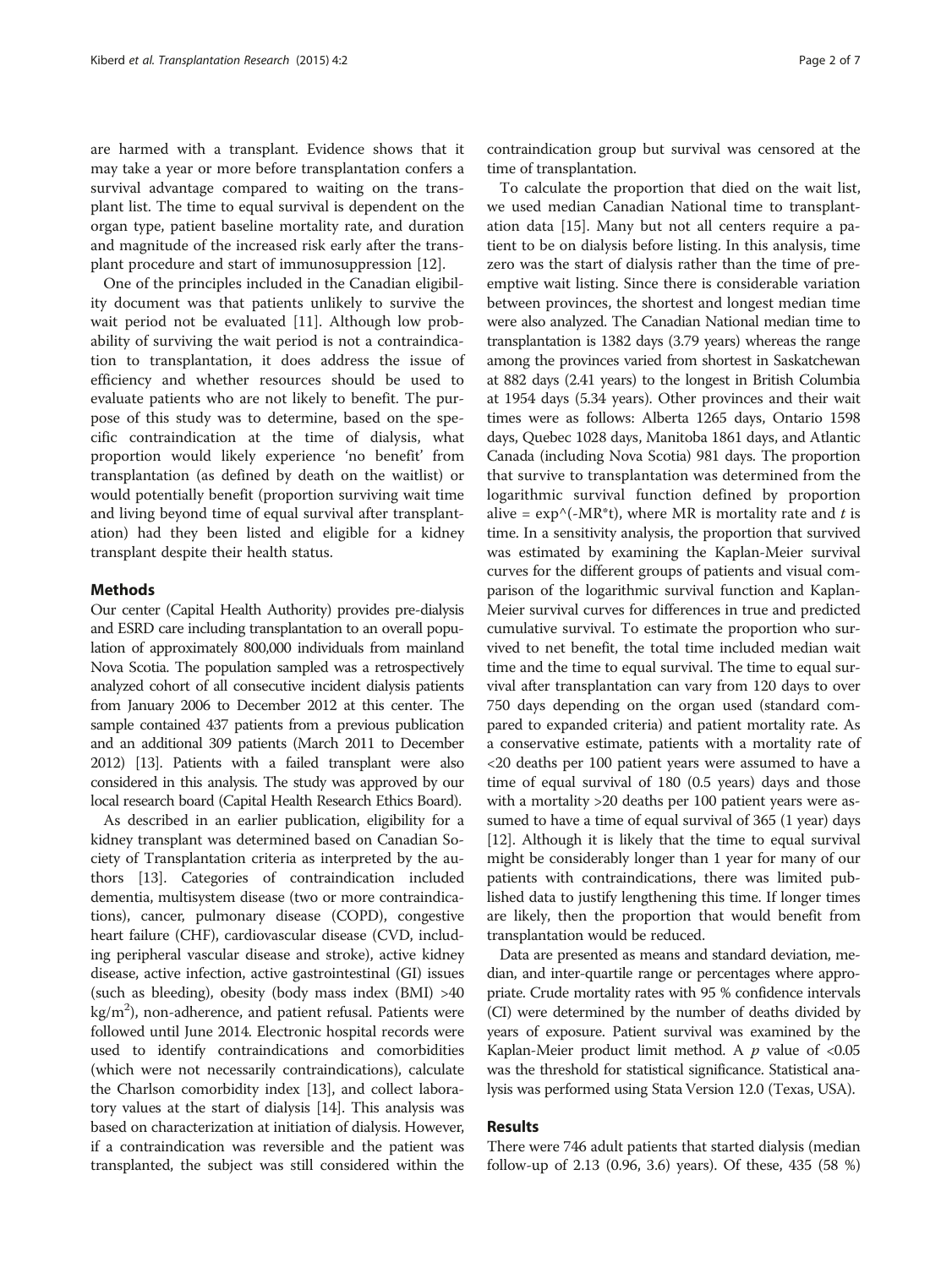were determined to have a contraindication at the start of ESRD treatment. Table 1 shows the characteristics and selected comorbidities of patients with a contraindication. There were 257 deaths (59 % of this cohort) with a crude mortality rate of 22.4 (95 % CI 19.7–25.1) deaths per 100 patient years. Reasons for contraindication, proportion of subjects within each contraindication category, mortality rate, probability of waitlist survival, and probability of survival to net benefit are shown in the Table [2](#page-3-0). Nearly 80 % (78.4 %) of patients were in groups with <50 % probability of surviving the wait time and 36.6 % of the patients had a <25 % chance of benefiting from a transplant using the national median wait time average.

Some of the patients had a contraindication that was reversible (infection, gastrointestinal bleeding, etc.) or potentially reversible (obesity and non-adherence). Most of the patients with multisystem disease, cancer, and cardiovascular and chronic obstructive pulmonary disease had conditions that were irreversible. Table [3](#page-3-0) shows the subset of patients that were felt to have irreversible disease with these conditions. Overall, this group ( $n = 275$ ) suffered 206 deaths with a rate of 32 (95 % CI 27.8– 36.6) deaths per 100 patient years. Of the 435 patients with a contraindication, 106 (24 %) were referred to the transplant team at some point over their care, 31 (7.1 %) were actually activated on the wait list after resolution of their contraindication, and 18 (4.1 %) were transplanted. Those listed included CVD-6, active kidney disease-5, non-adherence-8, multisystem-3, infection-2, cancer-3, GI-2, and refused-2. For example, patients with prior cancer that was in remission for the recommended wait time, corrected cardiovascular disease, improved adherence, resolution of infection, and correction of GI bleeding were activated.

Table 1 Patient characteristics and selected co-morbidities

Most survival rates approached a logarithmic decay (Fig. [1](#page-4-0) for cancer and Fig. [2](#page-4-0) cardiovascular disease). The differences between cumulative survival as evaluated by the Kaplan-Meier method and logarithmic function were minimal for most groups. The exception was the group with active kidney disease as shown in Fig. [3](#page-4-0). This group had a very rapid death rate over the first year followed by a much lower mortality rate. The probability of waitlist survival and probability of survival to net benefit using life table analysis are shown in the supporting information file.

In the overall cohort of 746 patients, 215 (32 %) were referred for transplantation and had no contraindication at the start of dialysis (Table 1). These patients were younger with few co-morbidities (lower Charlson comorbidity index). The survival of this cohort was extremely high (only 10 deaths) with a crude mortality rate of 2.0 (95 % CI 1.0–3.7) deaths per 100 patient years (Fig. [4\)](#page-4-0). Patients with this overall mortality rate were projected to achieve a survival benefit >90 % of the time. Table 1 and Figure [4](#page-4-0) also show the remaining subset of 96 patients that were eligible but never referred. They were older with significant comorbidity and had a much higher overall mortality rate compared to eligible waitlisted patients (54 deaths, 17.2 deaths per 100 patient years, 95 % CI 13.2–22.5).

## **Discussion**

Much has recently been written on the principles of eligibility and organ allocation from a community, patient, and physician perspective [\[16](#page-6-0)–[19](#page-6-0)]. Invariably, there are competing ethical principles that balance fairness, efficiency, and appropriate use of a scare resource. The aim of this study was to determine if patients with a

|                                    | Contraindication | Eligible and referred | Eligible but not referred | $p$ value |
|------------------------------------|------------------|-----------------------|---------------------------|-----------|
|                                    | $(n = 435)$      | $(n = 215)$           | $(n = 96)$                |           |
| Age, years                         | $65 \pm 18$      | $50 \pm 15$           | $74 \pm 9$                | < 0.001   |
| Male, n (%)                        | 269 (62)         | 134 (62)              | 55 (57)                   | 0.63      |
| Diabetes mellitus, n (%)           | 188 (43)         | 50(23)                | 37 (39)                   | < 0.001   |
| Co-morbidities                     |                  |                       |                           |           |
| $HD, n$ $(\%)$                     | 181 (41)         | 29(13)                | 25(26)                    | < 0.001   |
| CHF, $n$ $%$                       | 137(31)          | 20(9)                 | 20(21)                    | < 0.001   |
| COPD, $n$ $%$                      | 91(21)           | 17(8)                 | 23(24)                    | < 0.001   |
| BMI, $kg/m2$                       | $30 \pm 9$       | $29 \pm 7$            | $29 \pm 6$                | 0.038     |
| Hemoglobin, g/L                    | $96 \pm 17$      | $103 \pm 19$          | $101 \pm 16$              | < 0.001   |
| eGFR (ml/min/1.73 m <sup>2</sup> ) | $8.5 \pm 3.8$    | $8.2 \pm 3.3$         | $10.5 \pm 13.3$           | < 0.001   |
| Albumin, q/L                       | $30 \pm 6$       | $35 \pm 6$            | $32 \pm 5$                | < 0.001   |
| Charlson comorbidity index         | $5.4 \pm 2.4$    | $3.0 \pm 1.8$         | $4.5 \pm 2.0$             | < 0.001   |
| Failed transplant, n (%)           | 32(7)            | 14(7)                 | 2(2)                      | 0.163     |

<sup>a</sup>Continuous values are reported as mean ± standard deviation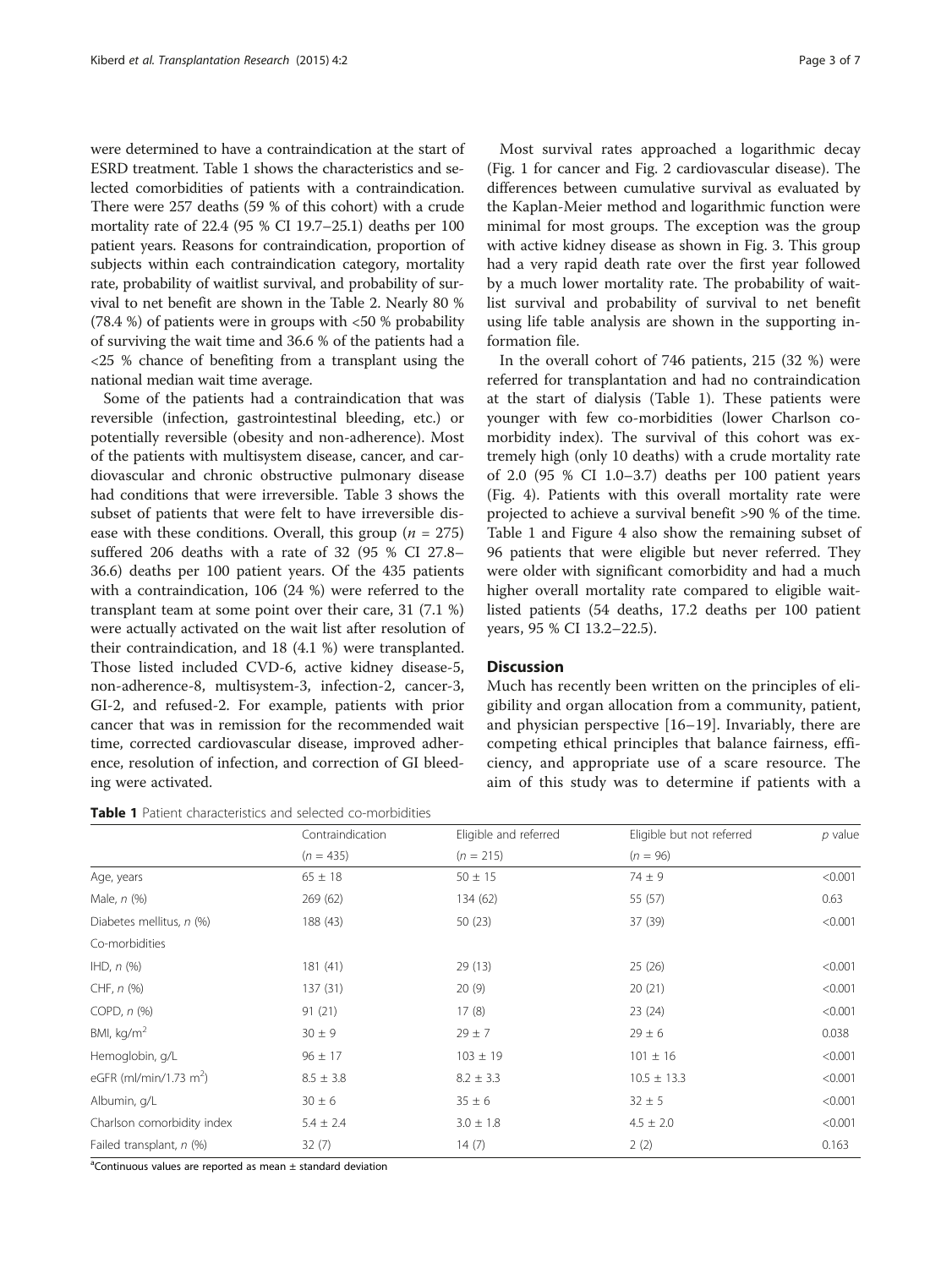| Contraindication      | Number   | Mean age | Deaths         | Deaths per 100 patient years | Probability of surviving        | Probability of benefit, % |
|-----------------------|----------|----------|----------------|------------------------------|---------------------------------|---------------------------|
|                       | (% )     | (years)  |                | $(95%$ CI)                   | Wait list, % (provincial range) | (provincial range)        |
| Dementia              | 10(2)    | 76       | 7              | 49.7 (23.7-104.2)            | 15(7, 30)                       | 9(4, 18)                  |
| Multisystem           | 34 (7.8) | 67       | 28             | $42.1(29.1-61.1)$            | 20 (11, 36)                     | 13(7, 24)                 |
| Cancer                | 74 (17)  | 68       | 56             | 35.9 (27.6–46.7)             | 26 (15, 42)                     | 18 (10, 30)               |
| CHF                   | 42 (9.6) | 69       | 26             | 29.7 (20.2-43.7)             | 32 (21, 49)                     | 24 (15, 36)               |
| Active kidney disease | 32(7.3)  | 64       | 18             | 27.6 (17.3-43.8)             | 35(23, 51)                      | 27 (18, 39)               |
| <b>CVD</b>            | 140 (32) | 68       | 89             | 22.7 (18.4-27.9)             | 42 (30, 58)                     | 34 (24, 46)               |
| COPD                  | 10(2.3)  | 73       | 7              | 20.6 (9.8-43.1)              | 46 (34, 61)                     | 37 (27, 50)               |
| Infection             | 11(2.5)  | 61       | 6              | $16.5(7.4-36.7)$             | 54 (42, 67)                     | 45 (35, 57)               |
| GI                    | 9(2)     | 53       | 4              | 14.8 (5.6-39.4)              | 57 (46, 70)                     | 54 (39, 65)               |
| Refused               | 13(2.9)  | 58       | 4              | $8.6(3.2 - 23.0)$            | 72 (63, 81)                     | 70 (58, 78)               |
| Obesity               | 19(4.3)  | 57       | $\overline{4}$ | $5.4(2.0-14.4)$              | 82 (75, 88)                     | 80 (71, 86)               |
| Non-adherent          | 41(9.4)  | 50       | 8              | $5.1(2.5-10.2)$              | 82 (76, 88)                     | 80 (73, 86)               |

<span id="page-3-0"></span>**Table 2** Probability of wait list survival and survival to benefit

contraindication were unlikely to survive the wait time to receive a deceased donor organ. The study shows that nearly 60 % of patients have a contraindication to transplantation at the start of dialysis. Most of these have a high mortality rate and would not survive long enough to benefit from a kidney transplant, especially those with an irreversible contraindication. There is considerable variation in mortality rates among the contraindication groupings.

The novel aspect of this study was that the reasons for the contraindications were determined by detailed patient chart review rather than using association data from administrative databases. The analysis did not use age or Charlson comorbidity burden as criteria for contraindication. As shown in an earlier study, older patients without contraindications that are not referred constitute a minority (<15 %) of incident population and tend to have relatively high mortality rates [\[14\]](#page-6-0).

Although this study demonstrated that many contraindications were associated with a very low probability of waitlist survival or probability of surviving to a net benefit, it is important to note that kidney transplantation

was not necessarily a futile option  $\langle 1 \times 1 \rangle$  benefiting) for many patients. At what point a condition should be deemed a contraindication based on likelihood of survival to benefit is unclear. Some would argue, including many patients, that any realistic possibility should be considered. This analysis simply presents an estimate of this proportion without necessarily making a final judgment. Some centers with long waiting times delay transplant eligibility evaluation until patients have sufficient wait time. For patients with high mortality contraindications, most will die prior to evaluation. In centers with relatively short transplant wait times, it is possible that more marginal candidates will undergo a transplant workup that may be prolonged and expensive.

Several groups with relatively low mortality rates deserve mention. Patients with obesity were a relatively small percentage of the cohort (4.3 %) and even smaller (2.6 %) when considering the entire population. Mortality rates were low in this group but numerically higher than waitlisted patients. Given the small numbers, a detailed analysis was not performed. Many registry studies treat obesity as a contraindication at a BMI >35 mg/kg<sup>2</sup>

Table 3 Mortality in patients with permanent contraindications

| Contraindication | <b>Number</b> | Mean age | Deaths | Deaths per         | Probability of surviving         | Probability of benefit (%)<br>(provincial range) |  |
|------------------|---------------|----------|--------|--------------------|----------------------------------|--------------------------------------------------|--|
|                  |               | (years)  |        | 100 pt years       | wait list (%) (provincial range) |                                                  |  |
| Dementia         | 10            | 76       |        | 49.7 (23.7-104.2)  | 15(7, 30)                        | 9(4, 18)                                         |  |
| Multisystem      | 31            |          | 28     | 47.5 (32.8–68.7)   | 16(8, 31)                        | 10(5, 20)                                        |  |
| Cancer           | 67            | 67       | 54     | 38.8 (29.7-50.6)   | 23 (13, 40)                      | 15(9, 26)                                        |  |
| CHF              | 36            | 68       | 25     | 34.8 (23.5 - 51.5) | 32(15, 43)                       | 18 (11, 30)                                      |  |
| <b>CVD</b>       | 121           |          | 85     | 26.0 (21.0-32.1)   | 43 (25, 53)                      | 29 (20, 41)                                      |  |
| COPD             | 10            | 73       |        | $20.6(9.8-43.1)$   | 46 (34, 61)                      | 37 (27, 50)                                      |  |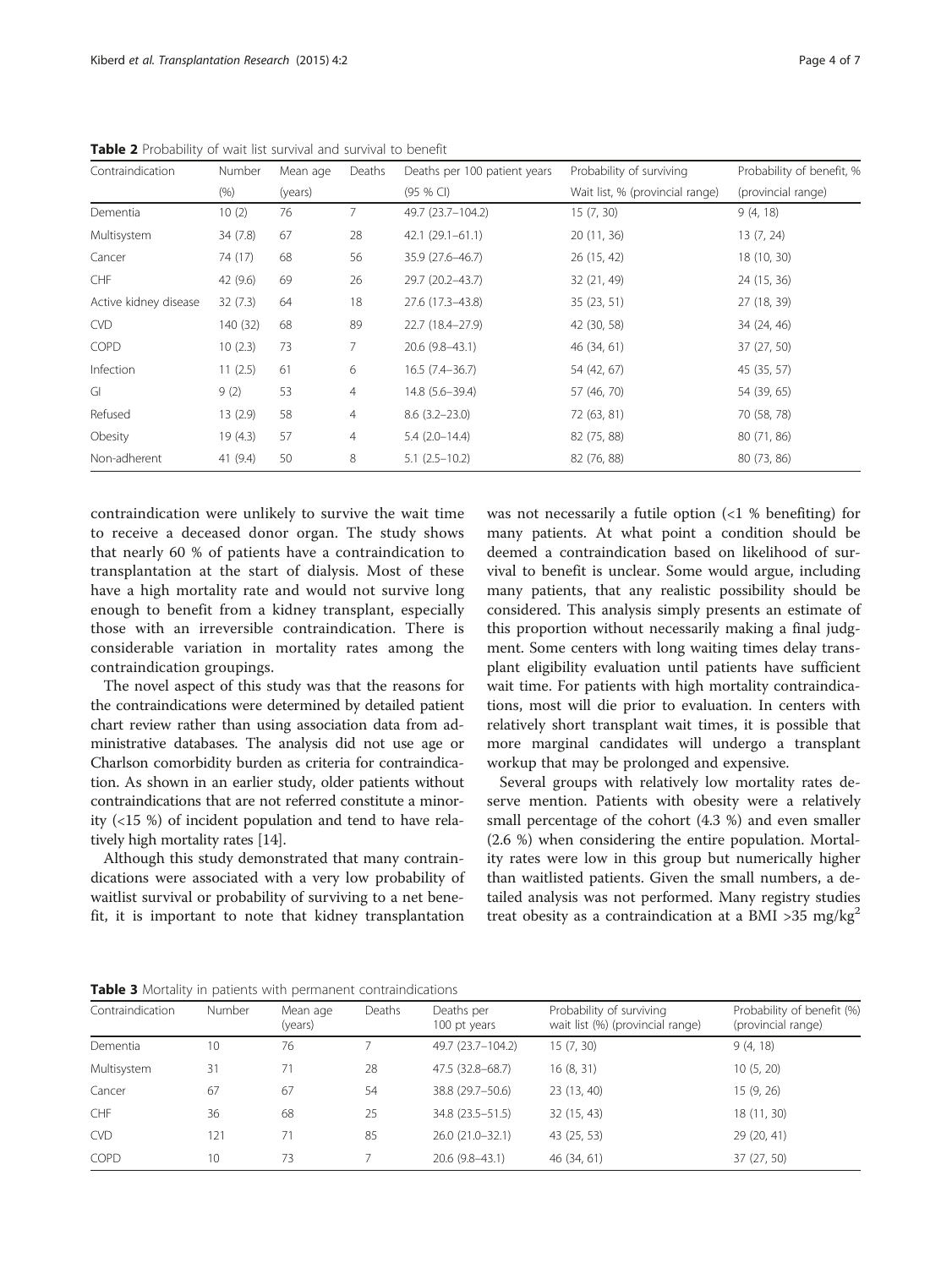<span id="page-4-0"></span>0.00 0.25 0.50 0.75 1.00 Cumulative Survival

0.00

Cumulative Survival<br> $0.25$   $0.50$   $0.75$ 

 $1.00$ 

transplantation due to cancer

0.00 Cumulative Survival<br>0.00 0.25 0.50 0.75 1.00

 $0.00$ 

Cumulative Survival<br>0.25 0.50 0.75

 $1,00$ 



Number at Risk 74 53 36 20 9 5 3

Fig. 1 Cumulative survival for patients with a contraindication to

0 2 4 6 Time (Years)

Kaplan Meier Curve **Exponential Curve** 

A small percentage (<2 % of total cohort) refused to be transplanted and were included as a contraindication. Of the 13 patients, 8 had been referred but most did not complete their evaluation testing. The majority were male (69 %) with a mean age of 58. Patient refusals would not be captured in registry analyses. The causes of refusal are likely multifactorial and were not evaluated formally [[22](#page-6-0)].

Non-adherence was also associated with a low mortality rate and comprised 5.4 % of the total incident population. Most of these patients were young. Of this group, 22 of the 41 were eventually referred to the wait list. Since graft loss and return to dialysis is associated with an increase in mortality, it could be argued that a trial of demonstrated adherence in subjects with a low mortality rate might be justified versus immediate transplantation



Fig. 2 Cumulative survival for patients with a contraindication to transplantation due to coronary artery or vascular disease



[[23\]](#page-6-0). Since our center dates wait time to dialysis start rather than to the date of listing, once on the wait list time has not been lost.

On the other hand, the group with active kidney disease had a very high mortality rate within the first year but then mortality rates were very low thereafter. Avoiding this high-risk period seems intuitively obvious for several reasons, including avoiding the risk of disease occurring in the transplanted kidney and optimizing a patient's health status in those with active systemic disease. As with some of the stated contraindications, outcomes might be better if the contraindication was reversed before transplantation.

It should be pointed out that the analysis was likely to be optimistic in favor of transplantation. We did not specifically analyze the use of expanded criteria donors which would be associated with longer times to equal patient survival [[12\]](#page-6-0). It is also likely that patients with higher mortality rates (>30 deaths per 100 patient



 $\frac{3}{2}$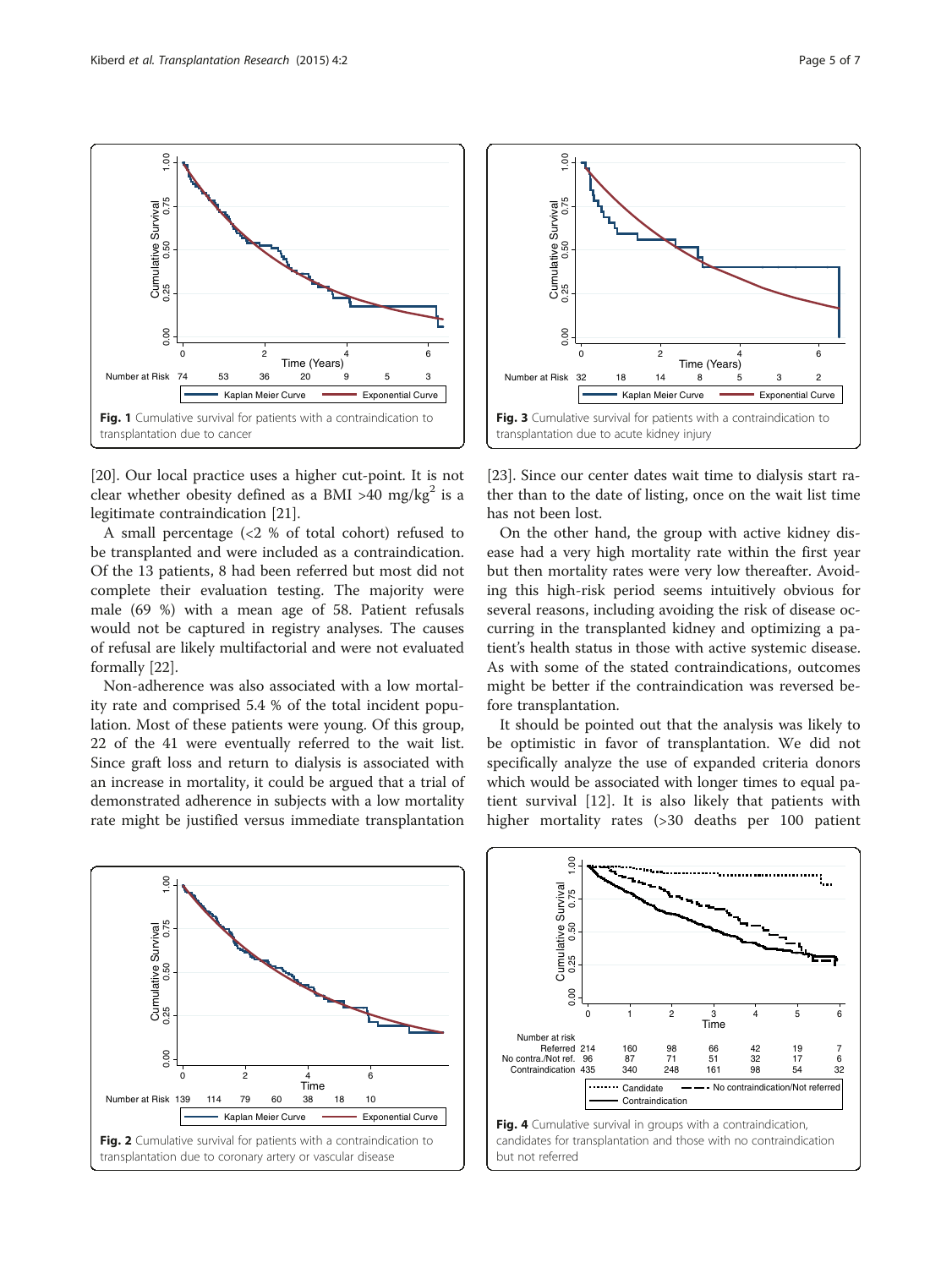years) would have even longer times to equal survival. If the time to equal survival was 2 years rather than 1 year, the probability of surviving to benefit would be reduced and could be estimated by multiplying the values in Table [2](#page-3-0) by  $exp(-MR)$ . For example, for CHF ( $MR = 0.297$ ), the probability of survival to potential benefit would be reduced from 24 to 18 %. Prior studies calculating time to equal survival assume that patients on hold on the wait list have similar mortality rates to those who are active [[24](#page-6-0)]. Eliminating hold patients would lengthen the time to equal survival and reduce the proportion likely to benefit [[25](#page-6-0)]. Patients with contraindications included those that were reversible and those that were permanent. Permanent contraindication patients had much higher mortality. It was difficult to determine the exact timing for reversal of the contraindication, and analyzing this would introduce immortal time bias. Therefore, the analysis was based on the initial assessment of those likely to be permanent. Some but not all patients with reversible contraindications were referred. In some cases, a new contraindication developed in follow-up but this was not formally analyzed.

There are notable limitations to the study. This was a retrospective single center study, and there may well be regional variations in practice throughout Canada. There were relatively small numbers of Black or Native Canadian patients. All patients had medical coverage. Therefore, our population differs from the USA. However, the median time to transplantation in the US currently exceeds 1500 days for most adults [\[26\]](#page-6-0). Furthermore, current changes to the US allocation algorithm will reduce the number of older patients with co-morbidity from receiving a transplant which would increase wait times [\[27\]](#page-6-0). In this study, no patient was transplanted with an active contraindication; therefore, it is impossible to know the true risk or benefit. A better assessment of functional status including a quantitative scoring of frailty might also identify patients less likely to benefit. The study was not large enough to look at specific contraindications within groups (waiting 2 years for renal cell cancer after a cancer compared to 5 years for breast cancer). Given the length of follow-up and small numbers in some groups, survival was projected rather than using actual survival by life tables. The results of Table [2](#page-3-0) using life table analysis are shown in the supporting information file. Some also would argue that quality of life was not factored in, but most of this time was spent on dialysis. Those who survived to transplantation would have experienced the pain of the operation and lived through an outpatient recovery time that may have been complicated and prolonged in this vulnerable population. These complications would also reduce the perceived benefits of transplantation.

Although formal statistics were not carried out prospectively, about 30 % of decisions required a third party review to determine whether a patient had a contraindication. One

important area for further study would be a determination of inter-reviewer reproducibility for the determination of a contraindication as has been done in other studies [\[28](#page-6-0)]. There have been surveys examining attitudes of nephrologists towards transplant referral using case series but these have not applied a standard eligibility guideline [\[29](#page-6-0), [30\]](#page-6-0). In addition, a several sentence description of a patient does not substitute for a full patient assessment of all the available data [\[28, 29\]](#page-6-0). A multicentre study evaluating the reproducibility of defining a contraindication with a follow-up educational tool that allows formal training in assessment would improve transparency and consistency for wait list eligibility determination on a national level.

Clearly, even patients with high baseline mortality are likely to be transplanted if they are listed prior to dialysis start, have a live donor, or are at centers with very short wait times. However, many Canadian centers do not list those not yet on dialysis. Patients with a live donor could potentially have much greater benefit, particularly if they are transplanted pre-dialysis before a contraindication develops. The larger issue is whether patients with increased baseline mortality are at a greater risk of early harm relative to uncertain later benefit with a transplant [[25\]](#page-6-0). A significant risk of shortening a frail patient's life associated with the transplant surgery and immunosuppression is a more compelling ethical rationale for not listing (do no harm) and certainly more defensible than either 'not likely live long enough to be transplanted' or 'not likely to derive significant benefit'. Although there are no guaranteed outcomes, making common sense judgements with individual patients should prevail while encouraging further debate and study.

## **Conclusions**

For the most part, the current Canadian practice guideline defines contraindications to transplantation in patients with high mortality and low likelihood of surviving to transplantation or benefiting from this procedure. This provides some empirical evidence to a mostly opinion-based guideline. However, some contraindications are not associated with high mortality rates and are reversible. These patients are in the minority but are more likely to survive to have their contraindication reversed and subsequently receive a transplant at a time with the prospect of a better outcome. A better framework of defining contraindications and larger studies are needed to provide the granular detail not available in current registry analyses to allow better decision-making for clinicians.

#### Abbreviations

ESRD: end-stage renal disease; BMI: body mass index; COPD: chronic obstructive pulmonary disease; CHF: congestive heart failure; CVD: cardiovascular disease; eGFR: estimated glomerular filtration rate; GI: gastrointestinal disease.